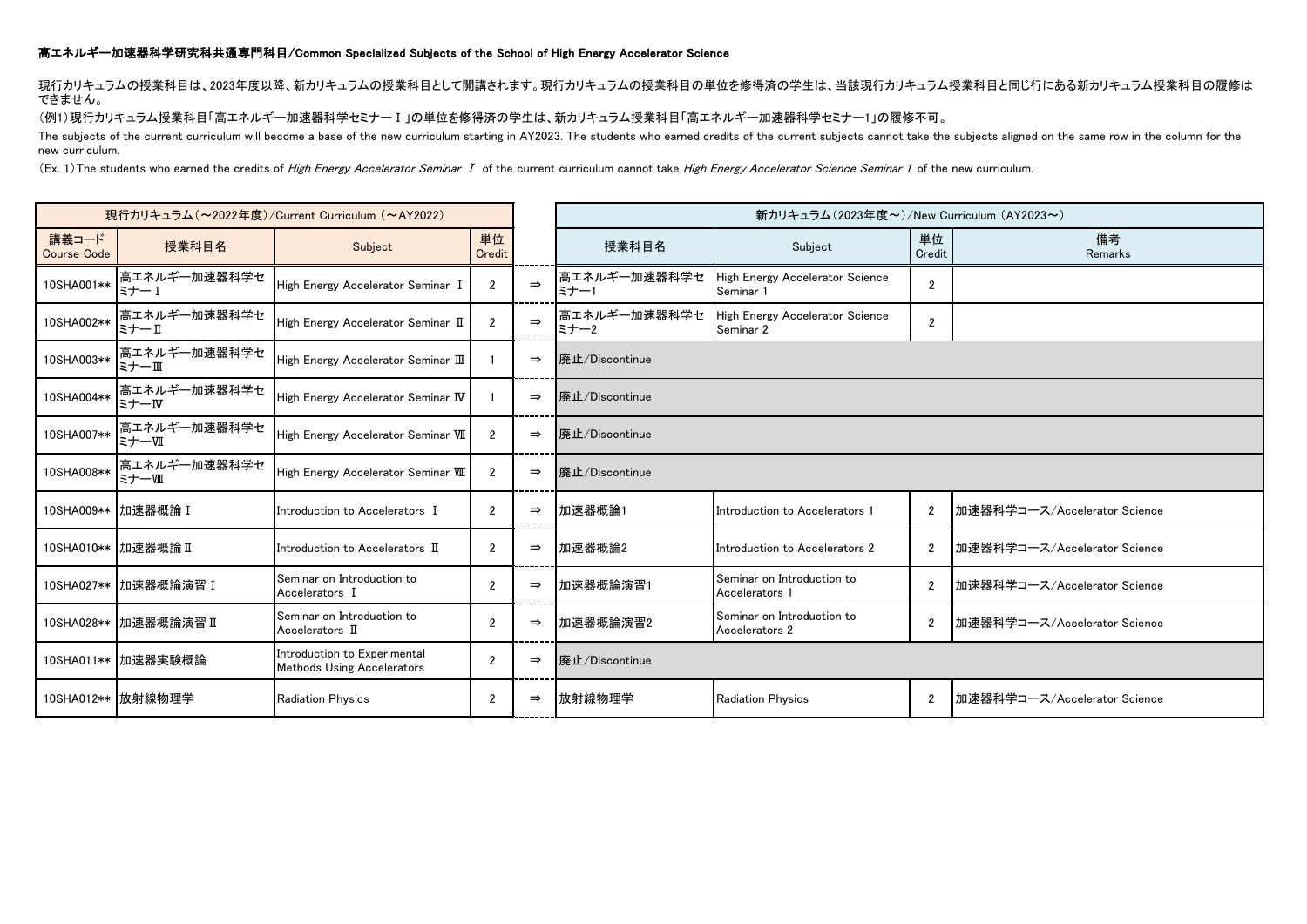| 現行カリキュラム (~2022年度)/Current Curriculum (~AY2022) |                                                    |                                                                                                                               |                       |               | 新カリキュラム(2023年度~)/New Curriculum (AY2023~) |                                                                            |                |                                                                                                                                                                                                                                                                                                                                                                                                                                                                                                                                                                   |
|-------------------------------------------------|----------------------------------------------------|-------------------------------------------------------------------------------------------------------------------------------|-----------------------|---------------|-------------------------------------------|----------------------------------------------------------------------------|----------------|-------------------------------------------------------------------------------------------------------------------------------------------------------------------------------------------------------------------------------------------------------------------------------------------------------------------------------------------------------------------------------------------------------------------------------------------------------------------------------------------------------------------------------------------------------------------|
| 講義コード<br><b>Course Code</b>                     | 授業科目名                                              | Subject                                                                                                                       | 単位<br>Credit          |               | 授業科目名                                     | Subject                                                                    | 単位<br>Credit   | 備考<br>Remarks                                                                                                                                                                                                                                                                                                                                                                                                                                                                                                                                                     |
|                                                 | 10SHA013** ビーム物理学 I                                | Beam Physics I                                                                                                                | $\mathbf{2}^{\prime}$ |               |                                           |                                                                            |                |                                                                                                                                                                                                                                                                                                                                                                                                                                                                                                                                                                   |
|                                                 | 10SHA014** ビーム物理学 II                               | Beam Physics II                                                                                                               | $\overline{2}$        |               |                                           |                                                                            |                |                                                                                                                                                                                                                                                                                                                                                                                                                                                                                                                                                                   |
| 20DACa01**                                      | 非線形力学特論<br>〔加速器科学専攻専門科目〕                           | <b>Advanced Course for Nonlinear</b><br>Dynamics<br>[Special Subjects of the<br>Department of Accelerator<br>Science]         | $\mathfrak{p}$        |               |                                           |                                                                            |                | 現行カリキュラム授業科目「ビーム物理学 I 」~「放射光発<br>生機構論」(計7科目)のうち、一部の科目(1~6科目)の単<br>位を修得済の学生は、新カリキュラム授業科目「ビーム物                                                                                                                                                                                                                                                                                                                                                                                                                                                                      |
|                                                 | 粒子追跡法の計算コードに<br>20DACa07** 基づく摂動論<br>〔加速器科学専攻専門科目〕 | Perturbation theory based on<br>realistic tracking codes<br>[Special Subjects of the<br>Department of Accelerator<br>Science] | $\overline{2}$        | $\Rightarrow$ | ビーム物理学                                    | <b>Beam Physics</b>                                                        | $\overline{2}$ | 理学」の履修可。<br> 現行カリキュラム授業科目「ビーム物理学 I 」~「放射光発 <br> 生機構論」(計7科目)のすべての単位を修得済の学生は、<br>おカリキュラム授業科目「ビーム物理学」の履修不可。<br>The students who earned the credits of 1 to 6 subjects<br>from Beam Physics I to Generation of Synchrotron<br>Radiation (total of 7 subjects) of the current curriculum<br>can take <i>Beam Physics</i> of the new curriculum. However,<br>the students who earned the credits of all of the 7<br>subjects from Beam Physics I to Generation of<br>Synchrotron Radiation of the current curriculum cannot<br>take Beam Physics of the new curriculum. |
| 20DACa02**                                      | ビーム電磁場解析<br>〔加速器科学専攻専門科目〕                          | Analysis of Electromagnetic Field of<br>Beams<br>[Special Subjects of the<br>Department of Accelerator<br>Science]            | $\overline{2}$        |               |                                           |                                                                            |                |                                                                                                                                                                                                                                                                                                                                                                                                                                                                                                                                                                   |
| 20DACa03**                                      | ビーム集団現象論<br>〔加速器科学専攻専門科目〕                          | Theory of Collective Motion of<br>Beams<br>[Special Subjects of the<br>Department of Accelerator<br>Science]                  | $\overline{2}$        |               |                                           |                                                                            |                |                                                                                                                                                                                                                                                                                                                                                                                                                                                                                                                                                                   |
| 20DACa04**                                      | 放射光発生機構論<br>〔加速器科学専攻専門科目〕                          | Generation of Synchrotron<br>Radiation<br>[Special Subjects of the<br>Department of Accelerator<br>Science]                   | $\overline{2}$        |               |                                           |                                                                            |                |                                                                                                                                                                                                                                                                                                                                                                                                                                                                                                                                                                   |
| 10SHA015** 応用数学                                 |                                                    | <b>Applied Mathematics</b>                                                                                                    | $\overline{2}$        | $\Rightarrow$ | 廃止/Discontinue                            |                                                                            |                |                                                                                                                                                                                                                                                                                                                                                                                                                                                                                                                                                                   |
| 10SHA016** 電磁気学                                 |                                                    | Electromagnetism                                                                                                              | $\overline{2}$        | $\Rightarrow$ | 学の基礎                                      | 粒子加速器のための電磁気 Fundamentals of electromagnetism<br>for particle accelerators | $\overline{2}$ | 加速器科学コース/Accelerator Science                                                                                                                                                                                                                                                                                                                                                                                                                                                                                                                                      |
| 10SHA018** 解析力学                                 |                                                    | <b>Analytical Dynamics</b>                                                                                                    | $\overline{2}$        | $\Rightarrow$ | 解析力学                                      |                                                                            | $\overline{2}$ | 現行カリキュラム授業科目「解析力学」「電気力学と特殊相<br>対論」いずれかの単位を修得済の学生は、新カリキュラム<br> 授業科目「解析カ字」の履修可。<br> 現行カリキュラム授業科目「解析力学」「電気力学と特殊相 <br>対論」のすべての単位を修得済の学生は、新カリキュラム<br> 授業科目「解析力学」の履修不可。                                                                                                                                                                                                                                                                                                                                                                                                 |
|                                                 | 10SHA017**   電気力学と特殊相対論                            | <b>Electrodynamics and Special</b><br>Relativity                                                                              | $\overline{2}$        |               |                                           | <b>Analytical Dynamics</b>                                                 |                | The students who earned the credits of only one from<br>Analytical Dynamics or Electrodynamics and Special<br>Relativity of the current curriculum can take Analytical<br>Dynamics of the new curriculum. However, the students<br>who earned the credits of both Analytical Dynamics and<br>Electrodynamics and Special Relativity of the current<br>curriculum cannot take Analytical Dynamics of the new<br>curriculum.                                                                                                                                        |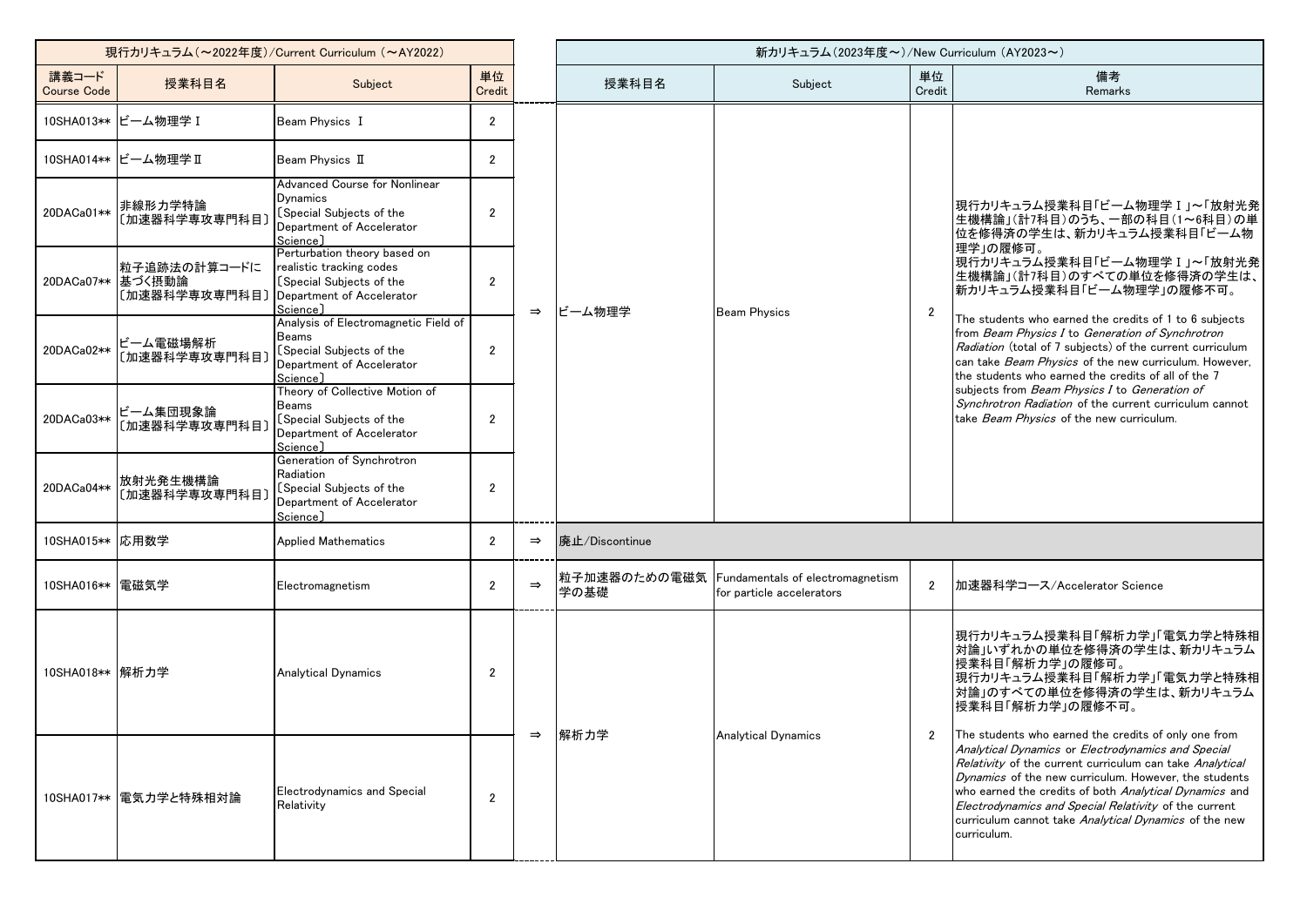| 現行カリキュラム (~2022年度)/Current Curriculum (~AY2022) |                             |                                                                                                                                                  |                |               | 新カリキュラム(2023年度~)/New Curriculum (AY2023~) |                                                                                |                |                                                                                                                                                                                                                                                                                                                                                                                                                                                                                                                                                                                                                                                                                                                                                                                                                                                                                        |
|-------------------------------------------------|-----------------------------|--------------------------------------------------------------------------------------------------------------------------------------------------|----------------|---------------|-------------------------------------------|--------------------------------------------------------------------------------|----------------|----------------------------------------------------------------------------------------------------------------------------------------------------------------------------------------------------------------------------------------------------------------------------------------------------------------------------------------------------------------------------------------------------------------------------------------------------------------------------------------------------------------------------------------------------------------------------------------------------------------------------------------------------------------------------------------------------------------------------------------------------------------------------------------------------------------------------------------------------------------------------------------|
| 講義コード<br><b>Course Code</b>                     | 授業科目名                       | Subject                                                                                                                                          | 単位<br>Credit   |               | 授業科目名                                     | Subject                                                                        | 単位<br>Credit   | 備考<br>Remarks                                                                                                                                                                                                                                                                                                                                                                                                                                                                                                                                                                                                                                                                                                                                                                                                                                                                          |
| 10SHA019** 量子力学                                 |                             | Quantum Mechanics                                                                                                                                | $\overline{2}$ | $\Rightarrow$ | 廃止/Discontinue                            |                                                                                |                |                                                                                                                                                                                                                                                                                                                                                                                                                                                                                                                                                                                                                                                                                                                                                                                                                                                                                        |
| 20DACd03**                                      | 超伝導・低温技術概論<br>〔加速器科学専攻専門科目〕 | Introduction to superconducting<br>technology and cryogenics<br>engineering<br>[Special Subjects of the<br>Department of Accelerator<br>Science] | 2              |               | 超伝導·低温技術概論                                | Superconducting technology and<br>cryogenics engineering                       | $\overline{2}$ | 現行カリキュラム授業科目「超伝導・低温技術概論」~「熱<br>カ学・統計力学」(計4科目)のうち、一部の科目(1~3科<br>目)の単位を修得済の学生は、新カリキュラム授業科目<br>「超伝導・低温技術概論」の履修可。<br> 現行カリキュラム授業科目「超伝導・低温技術概論」~「熱<br> 力学・統計力学」(計4科目)のすべての単位を修得済の学<br>生は、新カリキュラム授業科目「超伝導・低温技術概論」の<br> 履修不可。<br>The students who earned the credits of 1 to 3 subjects<br>from Introduction to superconducting technology and<br>cryogenics engineering to Thermodynamics/Statistical<br>Mechanics (total of 4 subjects) of the current curriculum<br>can take Superconducting technology and cryogenics<br>engineering of the new curriculum. However, the students<br>who earned the credits of all of the 4 subjects from<br>Introduction to superconducting technology and<br>cryogenics engineering to Thermodynamics/Statistical<br>Mechanics of the current curriculum cannot take<br>Superconducting technology and cryogenics engineering<br>of the new curriculum. |
| 20DACd04**                                      | 低温技術特論<br>〔加速器科学専攻専門科目〕     | Cryogenics Engineering with a<br>seminar<br>[Special Subjects of the<br>Department of Accelerator<br>Science]                                    | $\overline{2}$ | $\Rightarrow$ |                                           |                                                                                |                |                                                                                                                                                                                                                                                                                                                                                                                                                                                                                                                                                                                                                                                                                                                                                                                                                                                                                        |
| 20DACd05**                                      | 冷却技術特論<br>〔加速器科学専攻専門科目〕     | Advanced Course for Refrigeration<br>Techniques<br>[Special Subjects of the<br>Department of Accelerator<br>Science]                             | $\overline{2}$ |               |                                           |                                                                                |                |                                                                                                                                                                                                                                                                                                                                                                                                                                                                                                                                                                                                                                                                                                                                                                                                                                                                                        |
|                                                 | 10SHA020** 熱力学·統計力学         | Thermodynamics/Statistical<br><b>Mechanics</b>                                                                                                   | $\overline{2}$ |               |                                           |                                                                                |                |                                                                                                                                                                                                                                                                                                                                                                                                                                                                                                                                                                                                                                                                                                                                                                                                                                                                                        |
|                                                 | 10SHA021** 現代の物理化学          | Modern physical chemistry                                                                                                                        | $\overline{2}$ | $\Rightarrow$ | 廃止/Discontinue                            |                                                                                |                |                                                                                                                                                                                                                                                                                                                                                                                                                                                                                                                                                                                                                                                                                                                                                                                                                                                                                        |
|                                                 | 10SHA022**   凝縮系科学概論        | Introduction to the Condensed<br><b>Matter Physics</b>                                                                                           | $\overline{2}$ | $\Rightarrow$ | 凝縮系科学概論                                   | Introduction to the Condensed<br><b>Matter Physics</b>                         | $\overline{2}$ | 物質構造科学コース/Materials Structure Science                                                                                                                                                                                                                                                                                                                                                                                                                                                                                                                                                                                                                                                                                                                                                                                                                                                  |
|                                                 | 10SHA023**  現代生物学概論         | Introduction to Biology                                                                                                                          | $\overline{2}$ | $\Rightarrow$ | 現代生物学概論                                   | Introduction to Biology                                                        | $\overline{2}$ | 物質構造科学コース/Materials Structure Science                                                                                                                                                                                                                                                                                                                                                                                                                                                                                                                                                                                                                                                                                                                                                                                                                                                  |
|                                                 | 10SHA025** 現代量子力学           | Modern Quantum Mechanics                                                                                                                         | $\overline{2}$ | $\Rightarrow$ | 廃止/Discontinue                            |                                                                                |                |                                                                                                                                                                                                                                                                                                                                                                                                                                                                                                                                                                                                                                                                                                                                                                                                                                                                                        |
| 10SHA026** 計測と制御                                |                             | Measurement and control<br>technology for experimental physics                                                                                   | $\overline{2}$ | $\Rightarrow$ | 計測と制御                                     | <b>Measurement and Control</b><br>technology for Experimental Physics          | $\overline{2}$ | 素粒子原子核コース/Particle and Nuclear Physics                                                                                                                                                                                                                                                                                                                                                                                                                                                                                                                                                                                                                                                                                                                                                                                                                                                 |
|                                                 | 高エネルギー加速器科学認<br>定研究         | Qualifying Research in High Energy<br>Accelerator Science                                                                                        |                |               | 加速器科学認定研究IA                               | Qualifying Research in High Energy<br>Accelerator Science II A                 | $\overline{2}$ | 現行カリキュラム授業科目「高エネルギー加速器科学認定 <br>【研究」の単位を修得済の学生は、新カリキュラム授業科目<br>「加速器科学認定研究 II A」~「素粒子原子核宇宙認定研<br>究ⅡB」いずれも履修不可。<br>The students who earned the credits of Qualifying<br>Research in High Energy Accelerator Science of the<br>current curriculum cannot take any subject from                                                                                                                                                                                                                                                                                                                                                                                                                                                                                                                                                                                                             |
| 90SHA001**                                      |                             |                                                                                                                                                  | 4              |               | 加速器科学認定研究IB                               | Qualifying Research in High Energy<br>Accelerator Science II B                 | $\overline{2}$ |                                                                                                                                                                                                                                                                                                                                                                                                                                                                                                                                                                                                                                                                                                                                                                                                                                                                                        |
|                                                 |                             |                                                                                                                                                  |                | $\Rightarrow$ | 物質構造科学認定研究IA                              | Qualifying Research in High Energy<br>Accelerator Science IIA                  | $\overline{2}$ |                                                                                                                                                                                                                                                                                                                                                                                                                                                                                                                                                                                                                                                                                                                                                                                                                                                                                        |
|                                                 |                             |                                                                                                                                                  |                |               | 物質構造科学認定研究IB                              | Qualifying Research in High Energy<br>Accelerator Science IIB                  | $\overline{2}$ |                                                                                                                                                                                                                                                                                                                                                                                                                                                                                                                                                                                                                                                                                                                                                                                                                                                                                        |
|                                                 |                             |                                                                                                                                                  |                |               | ПA                                        | 素粒子原子核宇宙認定研究 Qualifying Research in Particle,<br>Nuclear and Cosmo Physics IIA | $\overline{2}$ | Qualifying Research in High Energy Accelerator Science<br>II A to Qualifying Research in Particle, Nuclear and<br>Cosmo Physics IIB of the new curriculum.                                                                                                                                                                                                                                                                                                                                                                                                                                                                                                                                                                                                                                                                                                                             |
|                                                 |                             |                                                                                                                                                  |                |               | ΠВ                                        | 素粒子原子核宇宙認定研究 Qualifying Research in Particle,<br>Nuclear and Cosmo Physics IIB | $\overline{2}$ |                                                                                                                                                                                                                                                                                                                                                                                                                                                                                                                                                                                                                                                                                                                                                                                                                                                                                        |